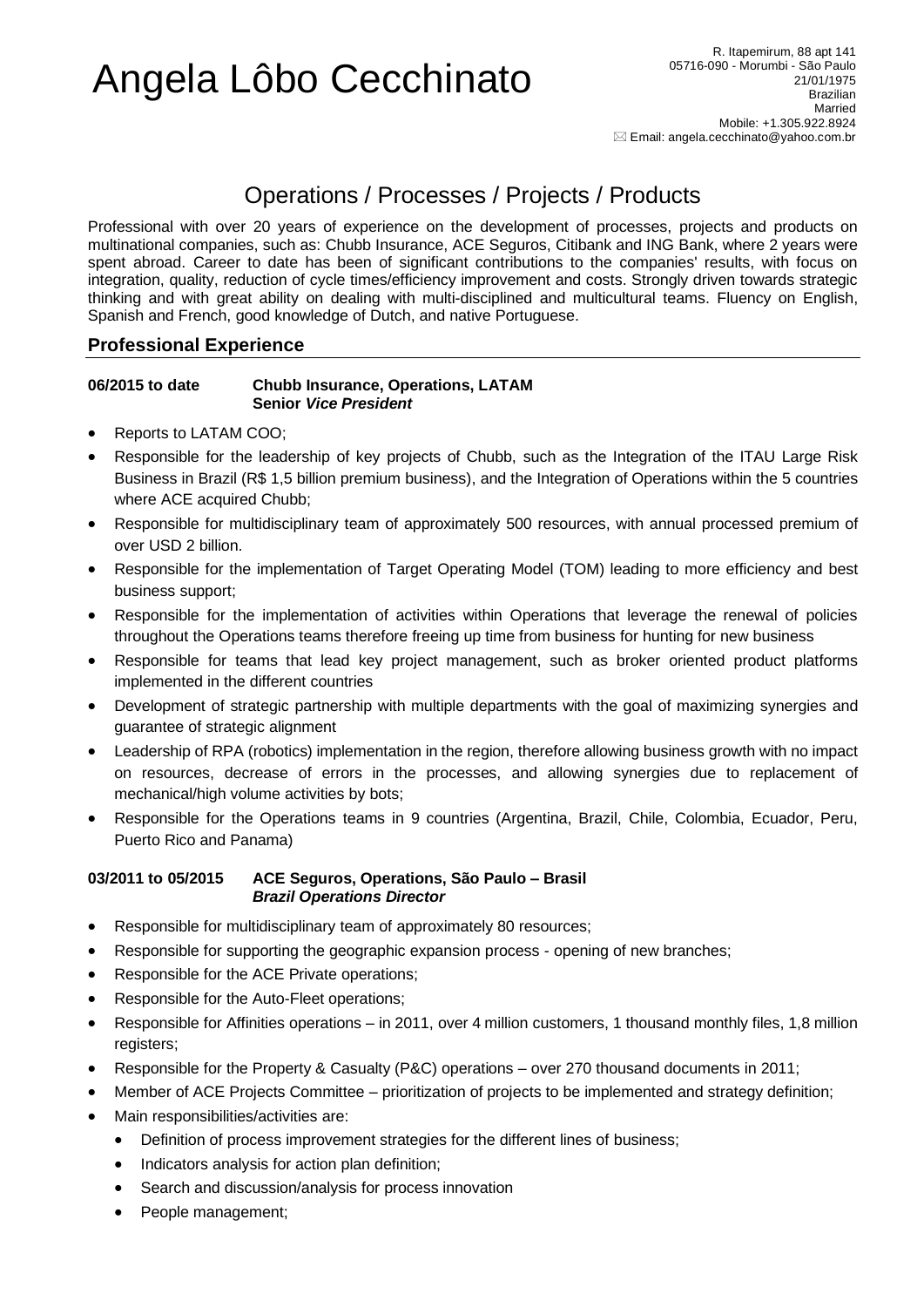- Interaction with Regional Latin America and Global teams/executives for strategy alignment, global projects and actions definition;
- Auto-Fleet project implementation, which included system implementation, operational process definition and development, and full life cycle process development (quotation, issuance, billing, endorsement, claims and reinsurance);
- ACE Private project implementation (auto and residential insurance for high networth individuals), which included:
	- Requirements definition and specification for system development (quotation, issuance, inspection, billing, endorsement, renewal, claims);
	- Interaction with multicultural teams for system requirements definitions (Canada, USA, Lithuania, Russia etc);
	- Billing module implementation via integration with billing gateway deep knowledge of billing process and payment methods (credit card, payment slip, direct debit, mobile);

#### **04/2008 to 02/2011 ACE Seguros, Affinities Operations, São Paulo – Brazil** *Operations and Project Manager*

- Responsible for the Affinities Operations department restructuring in 2008
- Responsible for a multidisciplinary team of 17 people, where main responsibilities are:
	- projects management and implementation with partnership with sponsors, based on the PMI concepts;
	- daily activities management, such as files exchange with sponsors for the insured base management and collection process (billing and reconciliation) of individuals;
	- certificates production and posting process;
	- master policies endorsement issuance process;
	- leads bases preparation for sending to call centers;
	- migration of insured base to insurance management system.
- Implementation of BPM tool for internal processes in order to improve controls and processes efficiency.
- Responsible for the alignment of several departments (Commercial, Claims, Finance, Legal, Compliance, Technology and Operations) for projects/processes implementation.
- Implementation of conciliation process for the marketing investments.
- Quality, sales growth and collection control, making use of creative solutions for performance improvement.
- Interaction with Latin America Regional for process/system improvement definitions.
- Member of team responsible for analyzing Call Centers that comply with the Insurance technical and processes requirements.
- Consulting for process development for other departments within the company, in order to standardize operational processes.

#### **01/2006 to 10/2007 ING Bank, Corporate Credit Risk Management, Amsterdam – The Netherlands** *Business Consultant - Credit Risk Infrastructure*

- Specification of global solutions to be implemented in the Corporate Credit Approval tools;
- Strategic analysis of business needs and design of global credit approval tool for small & middle market;
- Responsible for the development and implementation of integrated solutions for the Credit Analysis department.
- Analysis and specification of credit analyzes global tool for Small and Medium enterprises, with functionality to customize the tool according to the different countries requirements.
- Definition and specification of global tool for the Corporate Companies credit analysis process.
- Training of Business consulting, Technology and Testing departments on the credit analysis tools.
- Interaction with Business department in order to understand needs and to develop solutions for specific credit analysis needs (Securitization and Real State Finance).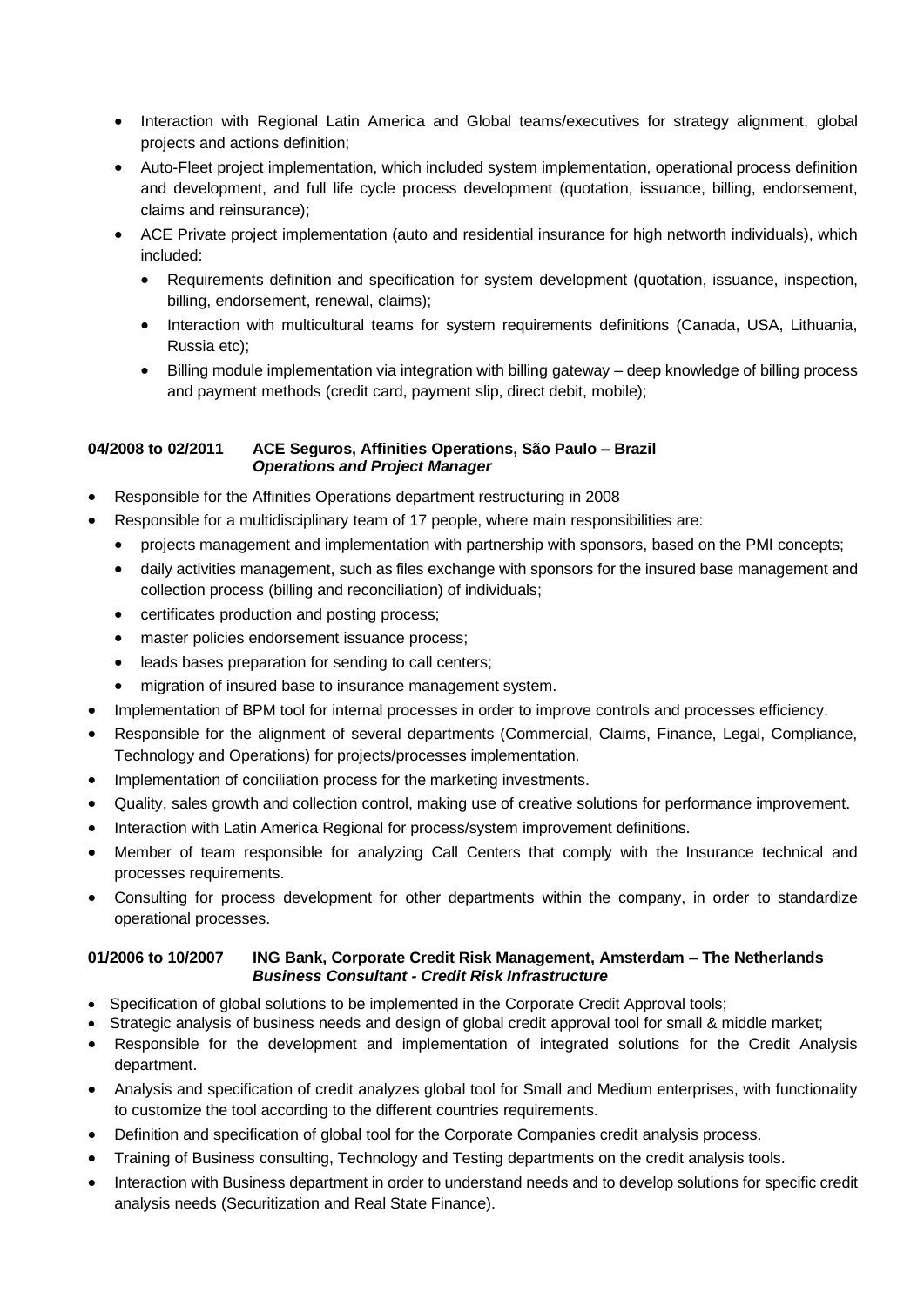- Process definition and system tool specification for the credit analysis of Securitization and Real State Finance products, leading to information quality improvement and credit approval process timeline reduction.
- Creation and definition of Securitization process explanatory document, used as reference by the Credit Risk Infrastructure department.
- Interaction with Business departments for presentation, discussion and validation of proposed solutions.
- Development and implementation of new methodology for definition and specification of solutions.

#### **01/2000 to 09/2004 Citigroup, Global Consumer Bank (GCB), São Paulo – Brazil** *Senior Product Manager - Core Banking & Products (2003 to 2004)*

- Responsible for the products and processes management for Small and Medium enterprises, with focus on credit and collection products.
- Management of the Citibusiness Project, where the products and systems platform was migrated from ELC (Middle-market) to Consumer, been responsible for products and systems gap analysis, and definition/specification of the necessary changes and improvements in order to serve the new customer base.
- Interaction with Finance and Technology for the definition of the necessary system improvements and adjustments in order to present the financial results of Citibusiness segment.
- Definition of the sales production targets and minimum "pricing" ranges in order to achieve the planned segment results. Also responsible by the definition of the products "basket" to be offered to customers according to its size and needs.
- Development of structured BPM solution for the credit documentation and credit approval process, with results on the credit analysis cycle-time reduction, credit proposals workflow controls and overall cycle time reduction, increasing the bank competitiveness against the market.
- Specification of solutions to be developed by Technology.
- Gap analysis, definition and implementation of improvements on the Check Discount product, and SLA setup with Vendor. As result, the product process became stable, which allowed the sales growth, growing up to 10 times the product's monthly volume.
- Vendors contact person for market solution analysis in order to outsource specific products.
- Annual budget plan definition together with Finance department.
- Creation of explanatory material and training of sales team on the Credit and Collection products.
- Development of the "Credit Card receivables discount" product, been responsible by the interaction with Credit department for definition of credit limits of the product, with Legal department for contract clauses definition, with Operations and Technology for the sales and disbursement processes definition.
- Mentoring of 2 trainees.

#### *Sales Process Manager - Sales Planning (2002 to 2003)*

- Sales department representative for new products and processes definitions.
- Management of team of 3 people.
- Creation of material (manual, presentation, FAQ and communication email) and training of Sales force (theory and on-the-job training, with cases analysis) on the current account opening process, leading to a documentation quality improvement, re-work reduction and customer satisfaction increase due to the process agility and time reduction for opening the bank account.
- Team member for the Sales "dash-board" development, where this tool had all the necessary facts for sales analysis and management for all levels (portfolio, branch, segment, regional, total)
- Definition together with Finance of the 2002 production plan and marketing actions of the "2002 Sales Campaign".
- Definition, development and implementation of credit card sales process via telephone on the branches, together with Credit, Sales and Legal departments. As result, there was significant time reduction for delivering the credit cards to customers and 100% of conversion of sales was achieved.

#### *Cross-sell Manager - Sales Area (2001 to 2002)*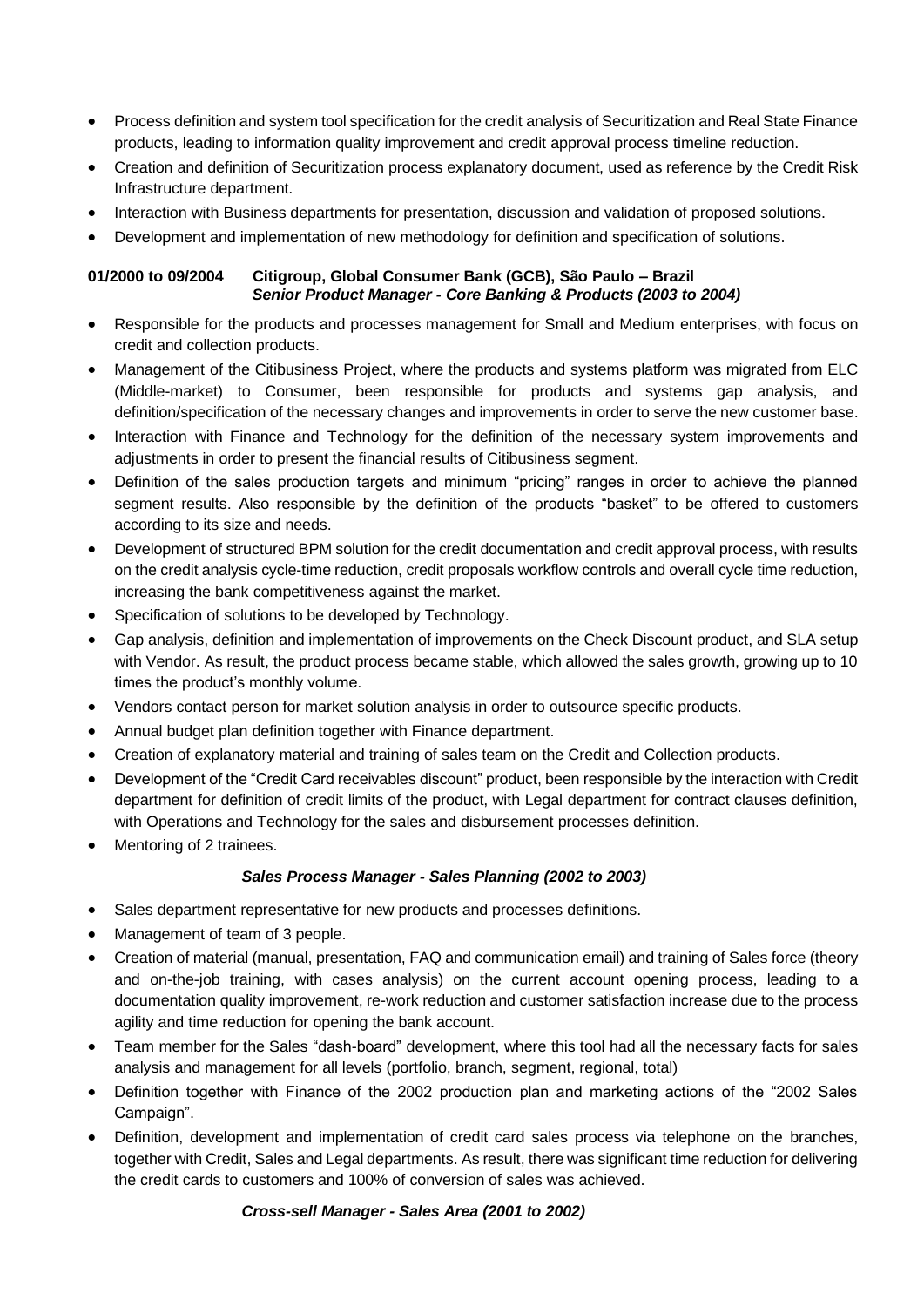- Consumer Bank representative for the cross-sell actions within the ELC and the Corporate Banks.
- Definition and implementation of sales campaign for opening bank accounts for the partners and owners of companies that were customers from the bank and vice-versa, acting as trainer for the sales force. The project had a result of 45% of conversion of the leads.
- Development and implementation of "CitiatWork" project (product sales week on specific companies).

#### *CitiGold Relationship Manager – Sales Area (2000 to 2001)*

- Citigold Manager in the Pinheiros branch;
- Responsible for testing the accounts acquisition model within companies; as result the "CitiatWork Week" was created, where for one week the bank provided specific products deals for the employees of the companies.
- Management of portfolio of 300 customers;
- Consultant for credit and investment products;

#### *Trainee - Consumer Bank (2000)*

- Development of several projects within the "rotation" departments, such as:
	- Development of insurance sales process via Telemarketing, aiming the efficiency improvement on the couriers process for getting the signed forms from the customers;
	- Creation of Credit training material for the sales force;
	- Participation on the "2001 Business Plan" definition of the Credit Card department;
	- Development of Excel tool for controlling the number of customers that visited the Paulista branch and which service they searched for. This tool was later implemented in all São Paulo branches.
- Definition, implementation and management of the "Centro de Produção" project, with results on current account opening process decreasing from 10 to 1 day.

#### **07/1999 to 12/1999 Banco Itaú, São Paulo – Brazil** *Trainee – Engineering & Quality ISO 9000*

• Implementation and auditing of ISO 9000

#### **01/1998 a 06/1999 Unilever – Lafic, SIAS, Valinhos – Brazil** *Internship*

• Implementation and coordination of SIAS (Safety, Health and Environment Audit System), which involved training of the departments to be audited and definition of the process for checking, reporting and correcting the issues.

#### **Education**

- Executive MBA (International Business) Business School São Paulo (BSP), Brazil/Canada 2002 to 2004 • Final project: "CONCEPTION OF CREDIT CARD RECEIVABLES LOAN PRODUCT"
- Bachelors in Mechanics Engineering UNICAMP, Campinas, Brazil 1994 to 1999
	- Project sponsored by FAPESP: "Core-flow Elevation of highly viscous oils"

#### **Language**

- English: Fluent
- French: Fluent
- Dutch: Advanced
- Spanish: Fluent

#### **Other Activities**

**01/2005 to 12/2005 Volunteer – ACCESS – ONG for supporting expatriates in Europe, Amsterdam – The Netherlands**

• Member of the Public Relationship team; worked on developing partnership with international schools.